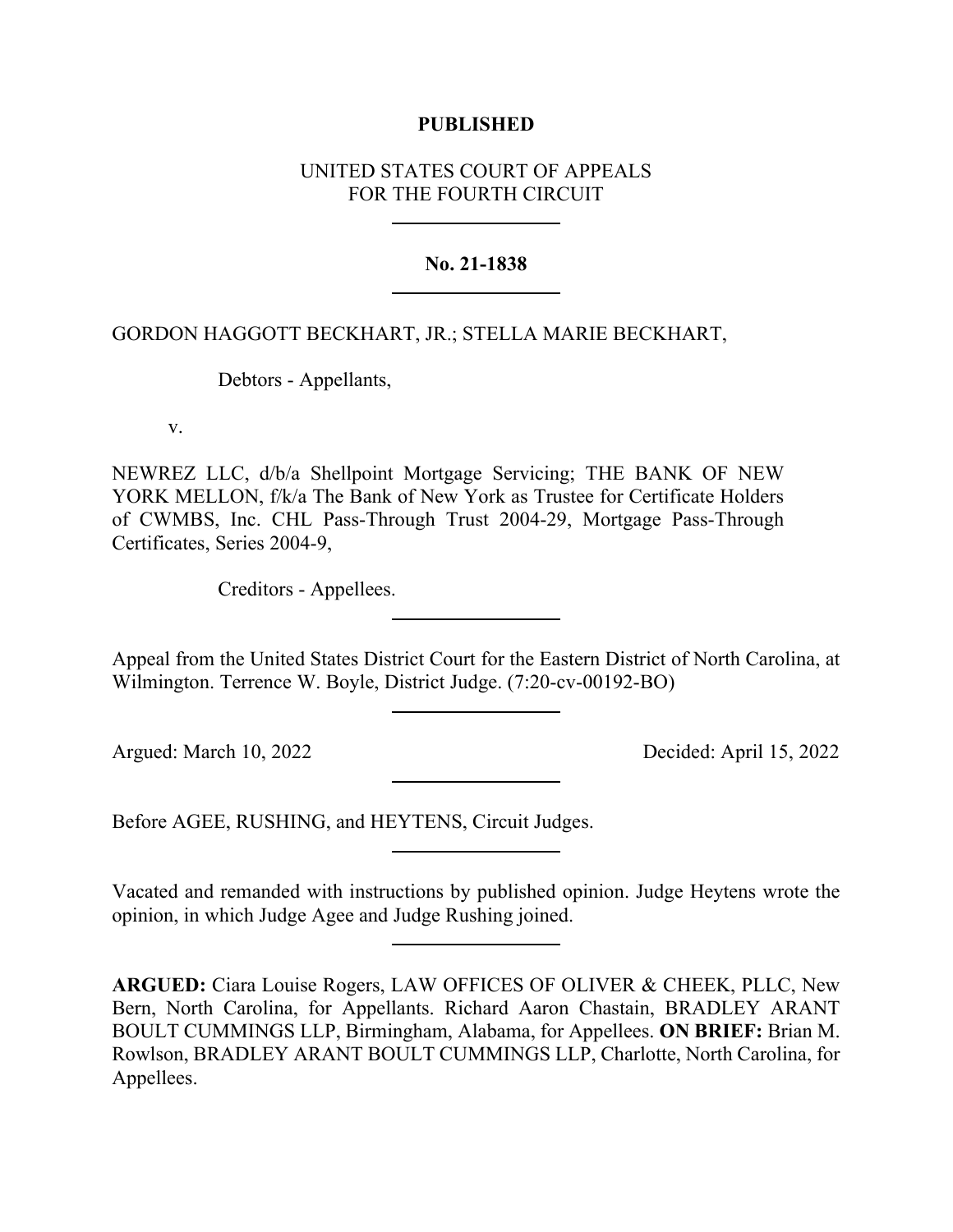TOBY HEYTENS, Circuit Judge:

In *Taggart v. Lorenzen*, the Supreme Court addressed the proper standard for "hold[ing] a creditor in civil contempt for attempting to collect a debt that a discharge order" entered under Chapter 7 of the Bankruptcy Code "has immunized from collection." 139 S. Ct. 1795, 1799 (2019). The threshold question here is whether the standard adopted in *Taggart* also applies when a court is considering whether to hold a creditor in civil contempt for violating a plan of reorganization of debts entered under Chapter 11. We hold that it does. And because neither the bankruptcy court nor the district court properly applied the *Taggart* standard here, we vacate and remand for further proceedings.

I.

In 2009, Gordon and Stella Beckhart filed a voluntary petition for relief under Chapter 11 of the Bankruptcy Code, a form of bankruptcy that "allows debtors and their creditors to negotiate a plan for dividing an estate's value." *Czyzewski v. Jevic Holding Corp.*, 137 S. Ct. 973, 978 (2017). At the time, the Beckharts owned several properties that had mortgages with significant balances, including a house in Kure Beach, North Carolina, for which they had missed ten months of payments.

After a hearing, the bankruptcy court confirmed a reorganization plan for the Beckharts' debts. Under the confirmation order, the Beckharts maintained possession of the Kure Beach house, with the creditor retaining a secured claim for the total outstanding mortgage balance. The order set a date on which "[t]he first payment shall be due" but did not specify an amount for the payment or state how it would be calculated. JA 68–69. The order also provided that, "[i]n the event of default," the Beckharts would be entitled to "ten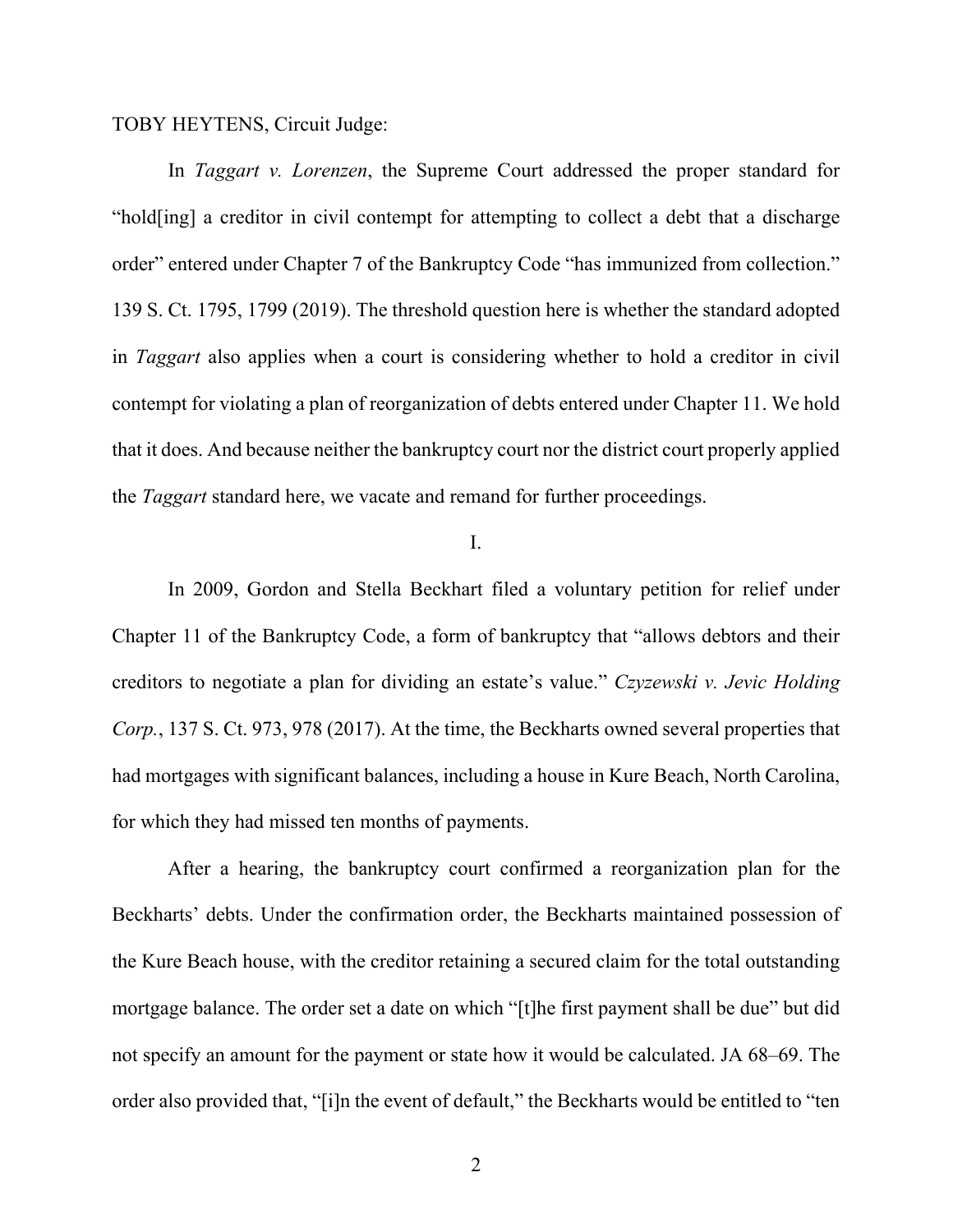days written notice" before the creditor could "exercise its state court remedies with respect to the collateral," including foreclosure. JA 68–69. The relevant section of the confirmation order concluded: "Except as modified herein, the Debtor shall continue to pay the creditor's claim according to the original loan terms." JA 69.

Several years later, appellees (collectively, Shellpoint) took over as loan servicer on the Beckharts' account. Although the Beckharts had been making regular monthly payments under the confirmation order, Shellpoint initially believed the account was past due because of the payments missed before the bankruptcy proceedings. From 2014 through 2019, Shellpoint sent the Beckharts letters and notices of default showing increasing amounts owed and past due. Gordon tried without success to correct the account, repeatedly explaining that he and Stella had been through bankruptcy and had been paying the mortgage on time ever since.

Shellpoint acknowledged in December 2019 that "the previous servicer did not adjust the loan in accordance with the Confirmed Chapter 11 Plan." JA 300. Nevertheless, two weeks later, Shellpoint commenced foreclosure proceedings on the Beckharts' Kure Beach house. Soon after, Shellpoint sent another letter acknowledging that the loan had not been adjusted following the bankruptcy proceedings and detailing the "major adjustments to the loan structure and to the payment applications" it had made to correct the account. JA 314. The letter did not, however, mention the pending foreclosure proceeding or the upcoming court hearing.

Seeking to halt the foreclosure proceeding—which they learned about only when Gordon found a notice on the door of the Kure Beach house—the Beckharts filed an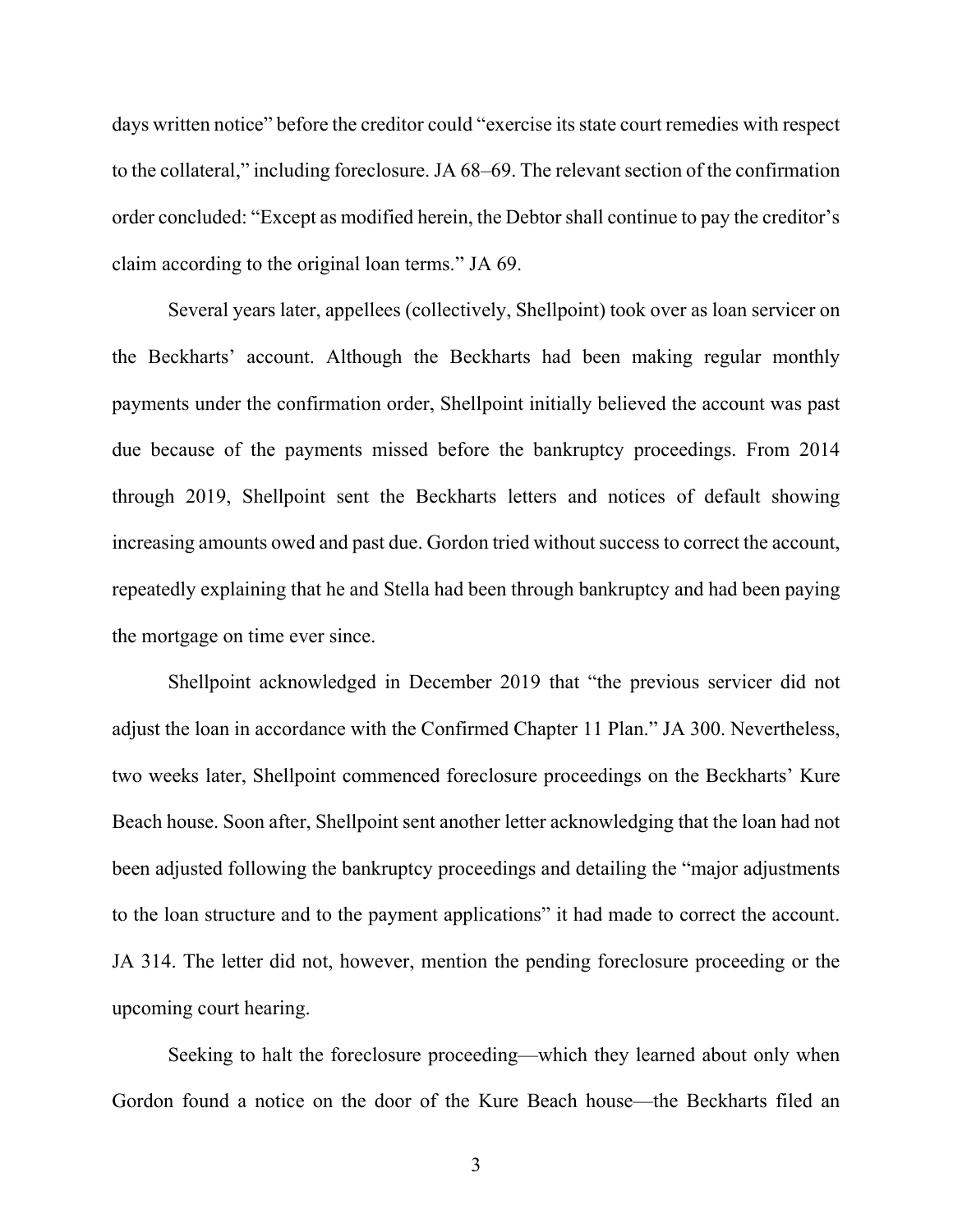emergency motion for contempt in the bankruptcy court. According to the Beckharts, Shellpoint had violated the confirmation order by placing their account in default and seeking to foreclose on the property when the Beckharts had been paying on time since the bankruptcy. Shellpoint claimed that its actions were justified under the confirmation order and, alternatively, that the terms of the order were confusing and ambiguous, meaning it could not be held in civil contempt under the Supreme Court's decision in *Taggart*.

After hearing argument and testimony, the bankruptcy court found Shellpoint in contempt and awarded sanctions to the Beckharts. Without referencing *Taggart*, the bankruptcy court stated that "[a] finding of civil contempt is warranted when there is demonstration, by clear and convincing evidence, of" four factors set out in this Court's pre-*Taggart* decision in *Ashcraft v. Conoco, Inc.*, 218 F.3d 288, 301 (4th Cir. 2000). JA 17– 18. The bankruptcy court ordered Shellpoint to pay the Beckharts a total of \$114,569.86, consisting of: (1) \$60,000 in damages for 200 hours Gordon spent trying to correct the account; (2) \$20,000 for "the loss of the debtors' fresh start"; (3) \$1,569.86 in travel expenses; and (4) \$33,000 in attorneys' fees. JA 18–20.

Shellpoint appealed the contempt order to the district court, which reversed. See 28 U.S.C. § 158(a)(1) (granting district courts appellate jurisdiction over "final judgments, orders, and decrees" of bankruptcy courts). Concluding that "the *Taggart* standard" applied, the district court determined that "the bankruptcy court's contempt order f[ell] far short of meeting" it because Shellpoint "ha[d] established a fair ground of doubt with regard to the unclear terms of the confirmation order." JA 358. In so ruling, the district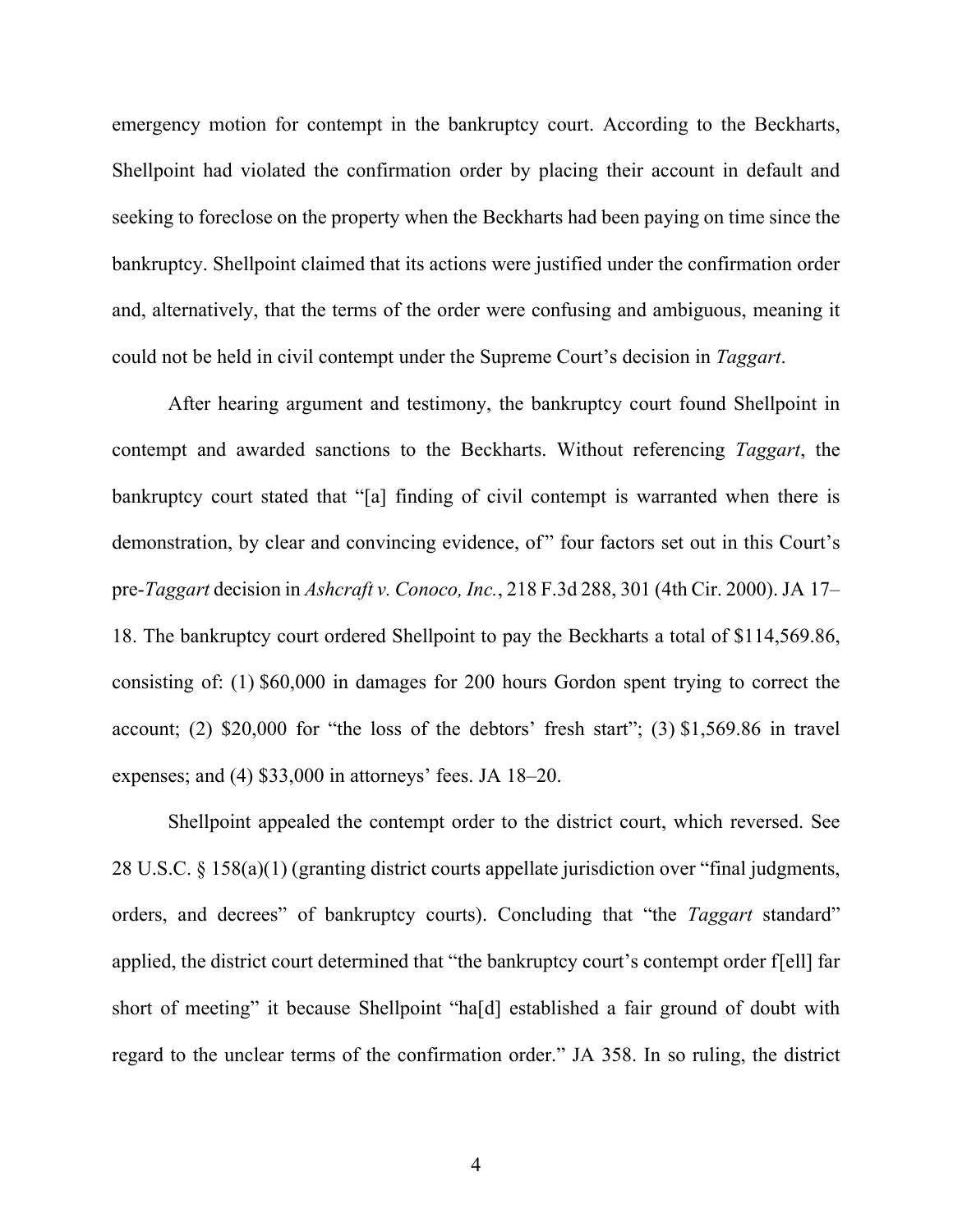court pointed to what it viewed as "undisputed evidence" that Shellpoint "acted in good faith," including Shellpoint's reliance "on the advice of outside counsel." JA 358–59.

II.

Seeking to reinstate the bankruptcy court's contempt order, the Beckharts argue both that *Taggart* does not apply to violations of Chapter 11 confirmation orders and that the bankruptcy court correctly applied the *Taggart* standard in any event. We find both arguments unpersuasive.

Nothing about the Supreme Court's analysis in *Taggart* suggests it is limited to violations of Chapter 7 discharge orders—which liquidate a debtor's assets and then discharge the debt—or that the Court's decision turned on considerations unique to the Chapter 7 context. The Court began its discussion with general provisions of the Bankruptcy Code providing that a discharge order "operates as an injunction," 11 U.S.C. § 524(a)(2), and that a court may "issue any order, process, or judgment that is necessary or appropriate to carry out the provisions of this title," § 105(a). See *Taggart*, 139 S. Ct. at 1801. These general statutory terms, the Court concluded, incorporate "traditional principles of equity practice" that have "long governed how courts enforce injunctions," including "the potent weapon of civil contempt." *Id.* (quotation marks omitted). For that reason, the Court emphasized that "[t]he bankruptcy statutes . . . do not grant courts unlimited authority to hold creditors in civil contempt." *Id.* Drawing on "cases outside the bankruptcy context," the Court explained that the standard for civil contempt "is generally an *objective* one" and that such orders are inappropriate "where there is a *fair ground of doubt* as to the wrongfulness of the defendant's conduct." *Id.* at 1801–02 (quotation marks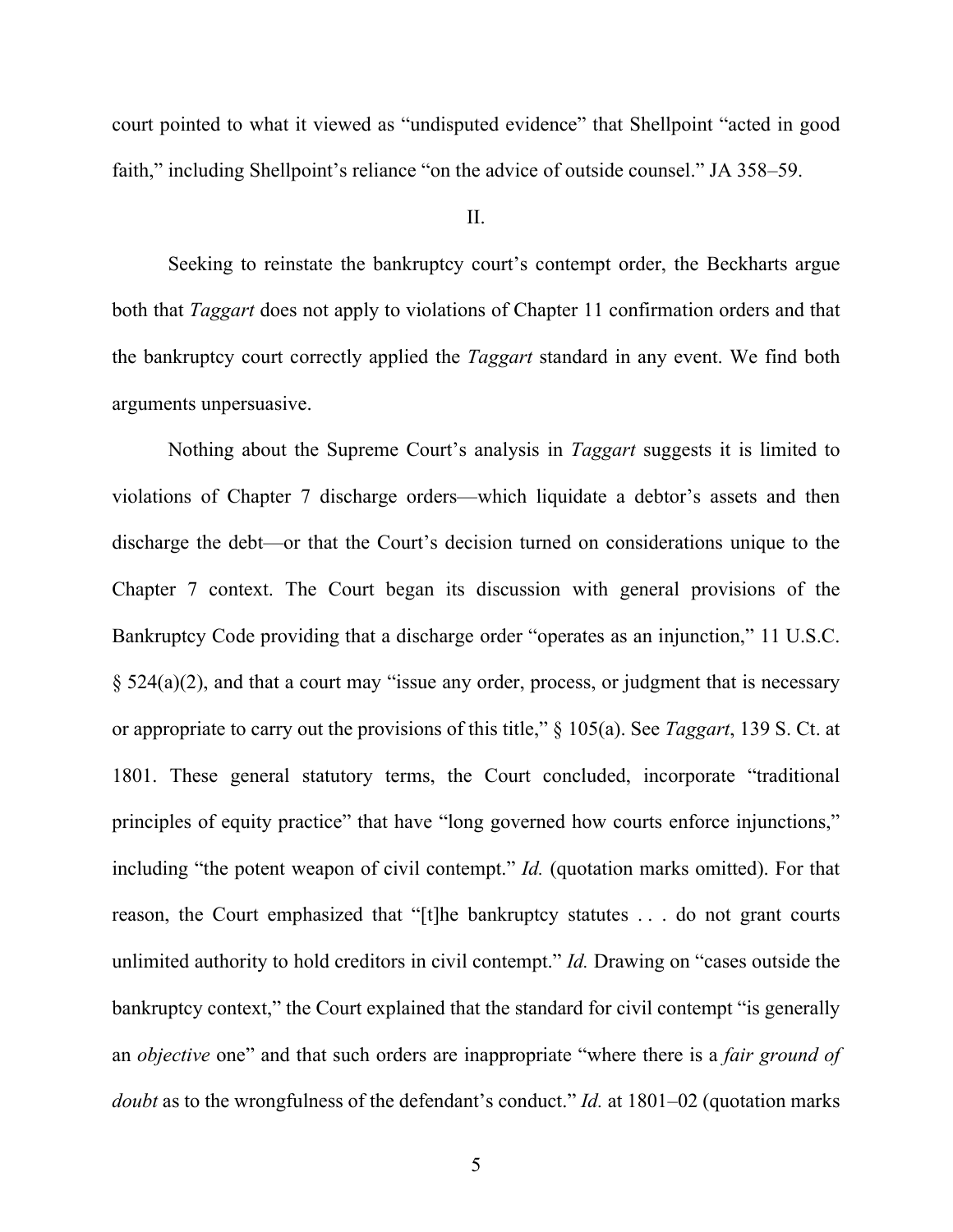and brackets omitted). Concluding that "[t]hese traditional civil contempt principles apply straightforwardly to the bankruptcy discharge context," the Court held that the same standard applied to the case before it. *Id.* at 1802, 1804.

We hold that the standard articulated by the Supreme Court in *Taggart* governs civil contempt under Chapter 11 of the Bankruptcy Code as well. The Beckharts may be right that Chapter 11 reorganization proceedings differ in many ways from Chapter 7 liquidations. But a bankruptcy court's authority to enforce its own orders—regardless of which chapter of the Bankruptcy Code those orders were issued under—derives from the same statutes and the same general principles the Supreme Court relied on in *Taggart*. And those principles make clear that the logic of *Taggart* applies broadly and cannot be confined to Chapter 7 bankruptcy in the way the Beckharts seek.

We likewise disagree with the Beckharts' assertion that the bankruptcy court actually applied the *Taggart* standard in finding Shellpoint in contempt. Although *Taggart* was discussed at the contempt hearing, the court's written order does not mention *Taggart* or its no-fair-ground-of-doubt standard. Rather, the bankruptcy court's order states that "[a] finding of civil contempt is warranted when there is a demonstration  $\dots$  of" four factors discussed by this Court in a decision that long predated *Taggart* and did not even involve bankruptcy. JA 17–18 (citing *Ashcraft v. Conoco, Inc.*, 218 F.3d 288, 301 (4th Cir. 2000)). For that reason, we cannot conclude the bankruptcy court applied the correct legal standard in deciding to hold Shellpoint in contempt.

At the same time, we disagree with Shellpoint's assertion that the district court committed no error in overturning the bankruptcy court's contempt order. For one thing,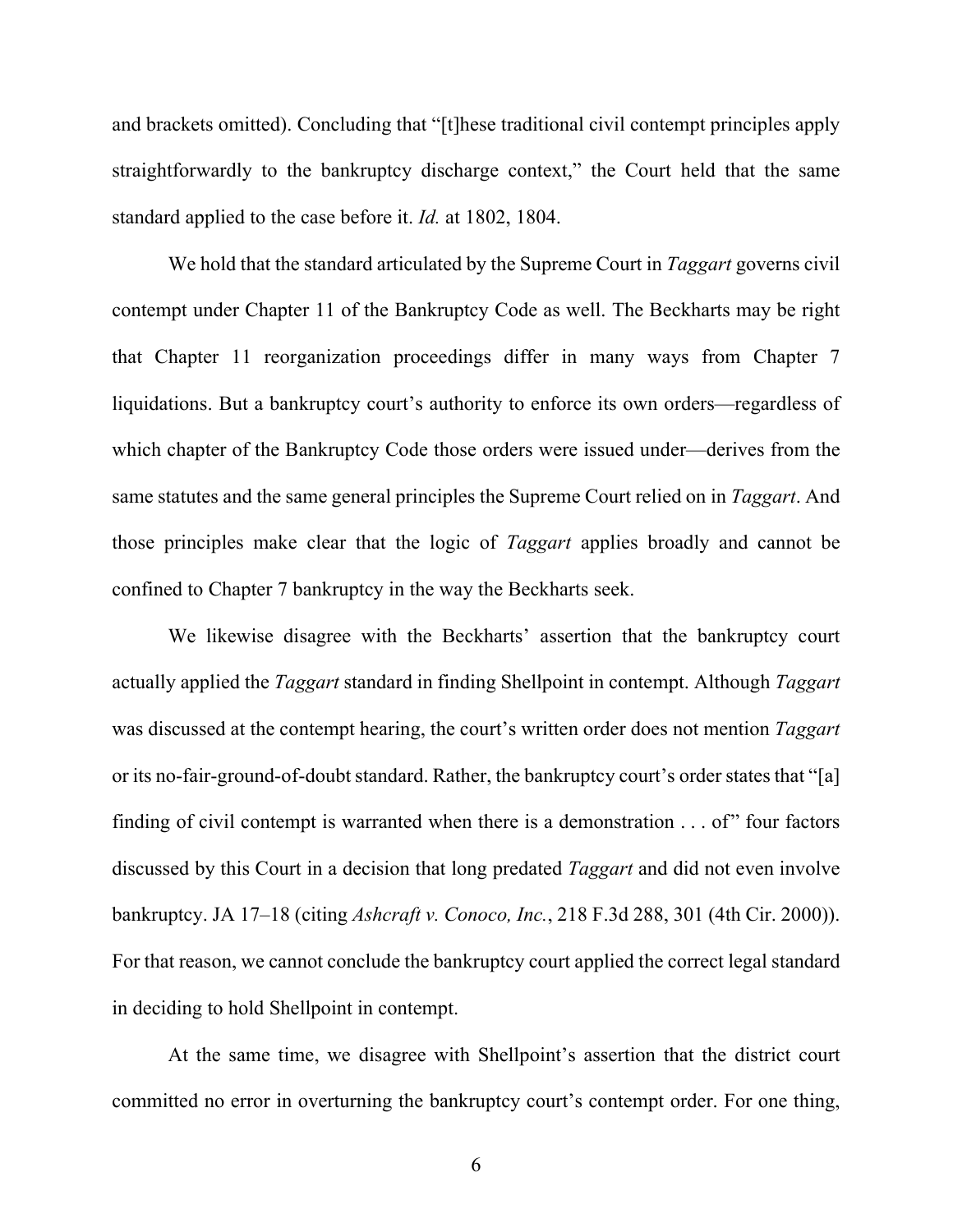the district court erred in appearing to grant controlling weight to the fact that Shellpoint had requested and received legal advice from outside counsel. JA 359 (asserting that "[t]he Fourth Circuit has stated that relying on the advice of outside counsel is a sufficient defense to the imposition of civil sanctions" while citing only a single district court decision involving a request for Rule 11 sanctions against a then-unrepresented party). But this Court had squarely held—long before *Taggart*—that advice of counsel "*is not a defense*" to "civil contempt." *In re Walters*, 868 F.2d 665, 668 (4th Cir. 1989) (emphasis added). And *Taggart* reaffirmed this approach when explaining that "[t]he absence of wilfulness does not relieve from civil contempt." 139 S. Ct. at 1802 (quotation marks omitted). As a result, the district court erred when concluding that Shellpoint's reliance on the advice of outside counsel was seemingly dispositive as a defense to civil contempt. [∗](#page-6-0)

Having concluded that both the bankruptcy court and the district court erred in analyzing the threshold question of whether Shellpoint may be held in civil contempt at all, we decline to address Shellpoint's more targeted objections to certain aspects of the bankruptcy court's sanctions order. Instead, we think it is most appropriate for the bankruptcy court—as the court of first instance and the tribunal closest to the facts—to

<span id="page-6-0"></span><sup>∗</sup> We briefly note that while relying on the advice of outside counsel is not a complete defense in and of itself, it may still be considered in appropriate circumstances as a relevant factor under the *Taggart* standard. Although *Taggart* established that "a party's subjective belief that she was complying with an order ordinarily will not insulate her from civil contempt if that belief was objectively unreasonable," a party's reliance on guidance from outside counsel may be instructive, at least in part, when determining whether that party's belief that she was complying with the order was objectively unreasonable. 139 S. Ct. at 1802. We leave any such analysis to be completed by the bankruptcy court in the first instance on remand.